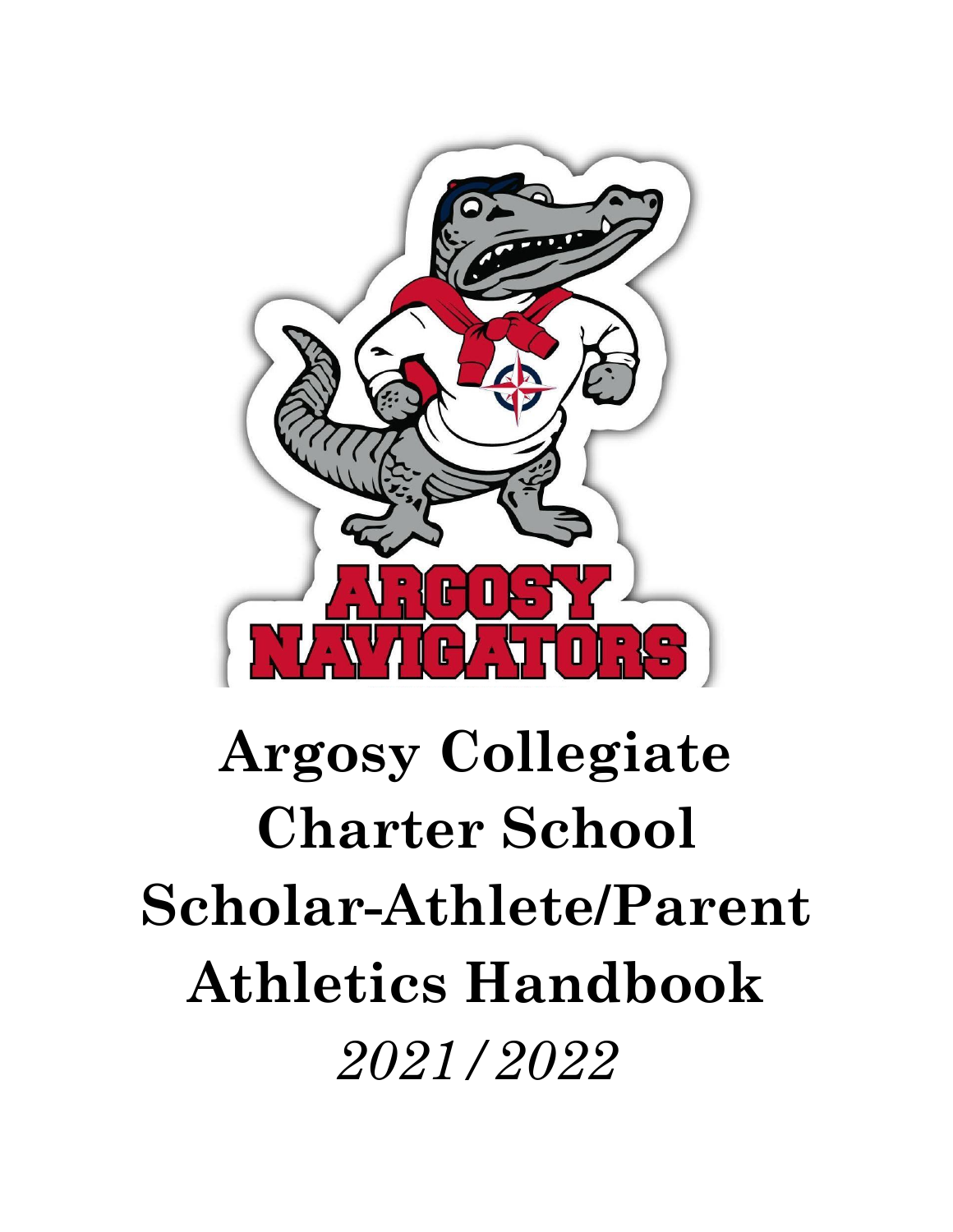

# *WELCOME TO ARGOSY COLLEGIATE CHARTER ATHLETICS*

On behalf of the Argosy Collegiate Charter School Athletic Department, we would like to welcome all returning and incoming scholar-athletes, and their respective parents or guardians to the Argosy Collegiate Charter Interscholastic Athletic Program.

The purpose of the Scholar-Athlete/Parent Handbook is to inform both parent/guardian and scholar-athlete about policies, procedures, and regulations governing interscholastic competition and the overall athletic program at Argosy Collegiate Charter School. Ultimately, the athletics handbook is intended to clarify expectations between the Athletic Department, the scholar-athlete, and their parent or guardian.

The primary goal of the school's athletic program is to help facilitate the academic mission of Argosy Collegiate's DREAM Values: *Determination, Respect, Excellence, Altruism, and Maturity.* Participation in interscholastic athletics is not only an extension of the classroom, but also serves a vital role in enriching the overall educational experience of its participating scholar-athletes. Thus, our Athletic Department is committed to providing all resources necessary to ensure its scholar-athletes achieve their fullest potential, both academically and athletically.

Being part of a school sports team requires major sacrifice and commitment from an individual, but can also be one of the most rewarding experiences within your lifetime. We look forward to working with you this year, and wish you the best of luck and good fortune in your upcoming seasons.

Best,

*Coach Zhang*

# **Go Navigators!**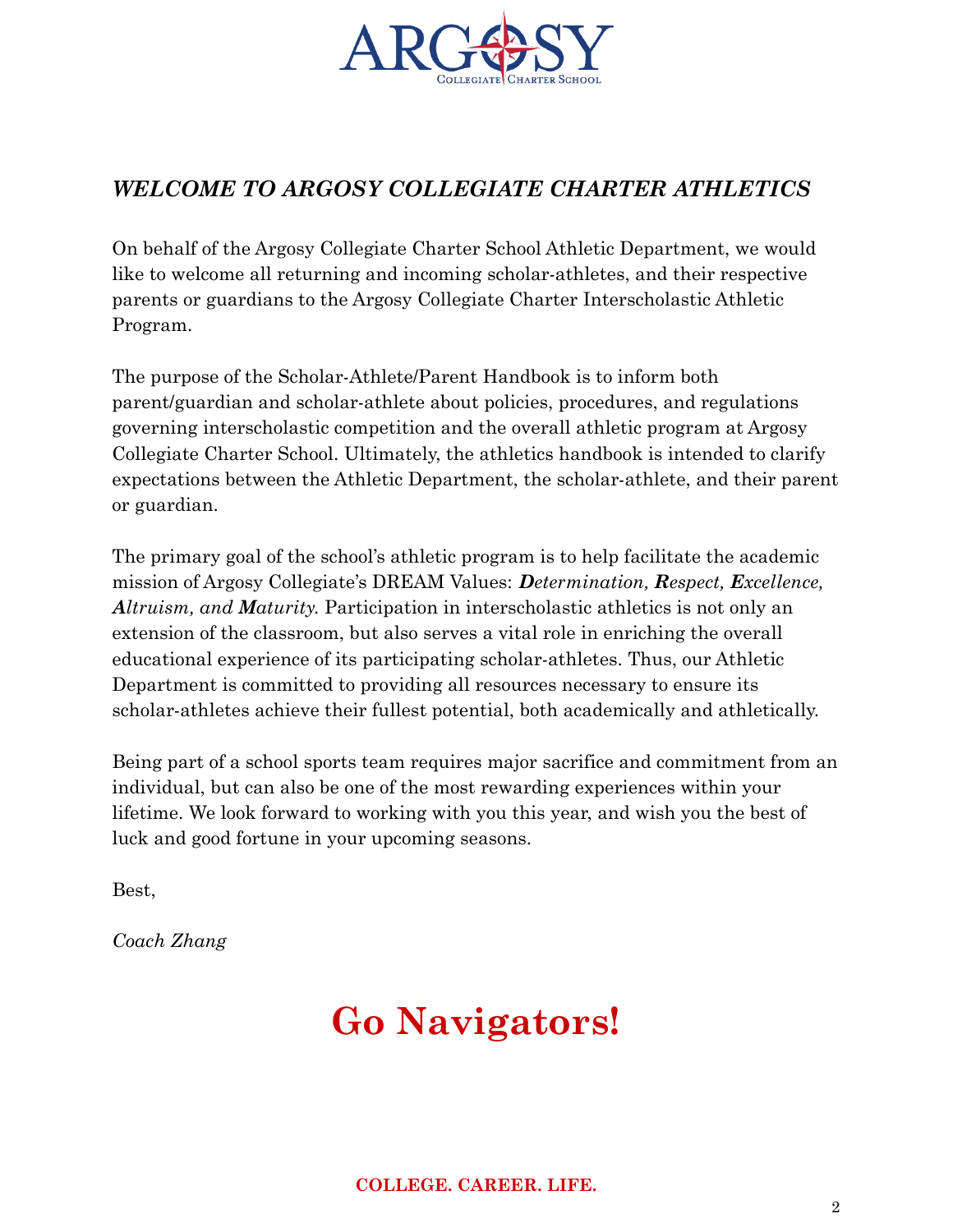

# *ATHLETIC PHILOSOPHY*

- 1.) The Interscholastic Athletic Program at Argosy Collegiate is committed to the overall development of its scholar-athletes: the physical, emotional, social, and mental development of its participants. Athletics are an extension of the academic day where scholars learn values and life-skills: discipline, accountability, citizenship, sportsmanship, confidence, leadership, work ethic, teamwork, taking instruction, sacrificing for the common good and physical well-being and chemical health. The Athletic Department believes that these are necessary traits to possess and incorporate to experience personal success in their adult life.
- 2.) Building self-esteem and self-confidence is an ongoing process, used both in games and practices. Through this process, Argosy Collegiate coaches challenge and develop players through both instruction and personal accountability. In a positive manner, the coach will use both praise and constructive criticism, motivated to make praise personal and criticism impersonal.
- 3.) Argosy Collegiate expects all to **"***play with class and poise***."** As members of the Argosy Collegiate Athletic Program, athletes and coaches are expected to demonstrate proper respect for each other, opposing teams and coaches, teammates, officials, spectators, and equipment.
- 4.) Scholar-athletes and coaches are expected to exhibit the highest level of conduct, both on and off the playing field, as they are at all times representatives of their team, school, and community. Scholar-athletes are expected to set positive examples to their respective peers and classmates, endeavoring to be leaders regarding all school policies governing scholar behavior.
- 5.) The Argosy Collegiate Athletic Program strives to be fully compliant with the mandates of Title IX and Chapter 622, which have established standards of equality for female and male scholar-athletes, and to assure female athletic programs are equally funded as male athletic programs.
- 6.) First and foremost, Argosy Collegiate is an academic institution. Satisfactory academic and citizenship performance must be maintained throughout the course of the academic year to exercise the privilege of athletic participation. Scholar-athletes are strongly encouraged to be proactive in their academic progress, seeking extra-help from teachers, if necessary. Please see the section on eligibility on page 10 regarding academic eligibility requirements.

#### *Remember, athletics are a privilege and not a right, with one earning the right to play!*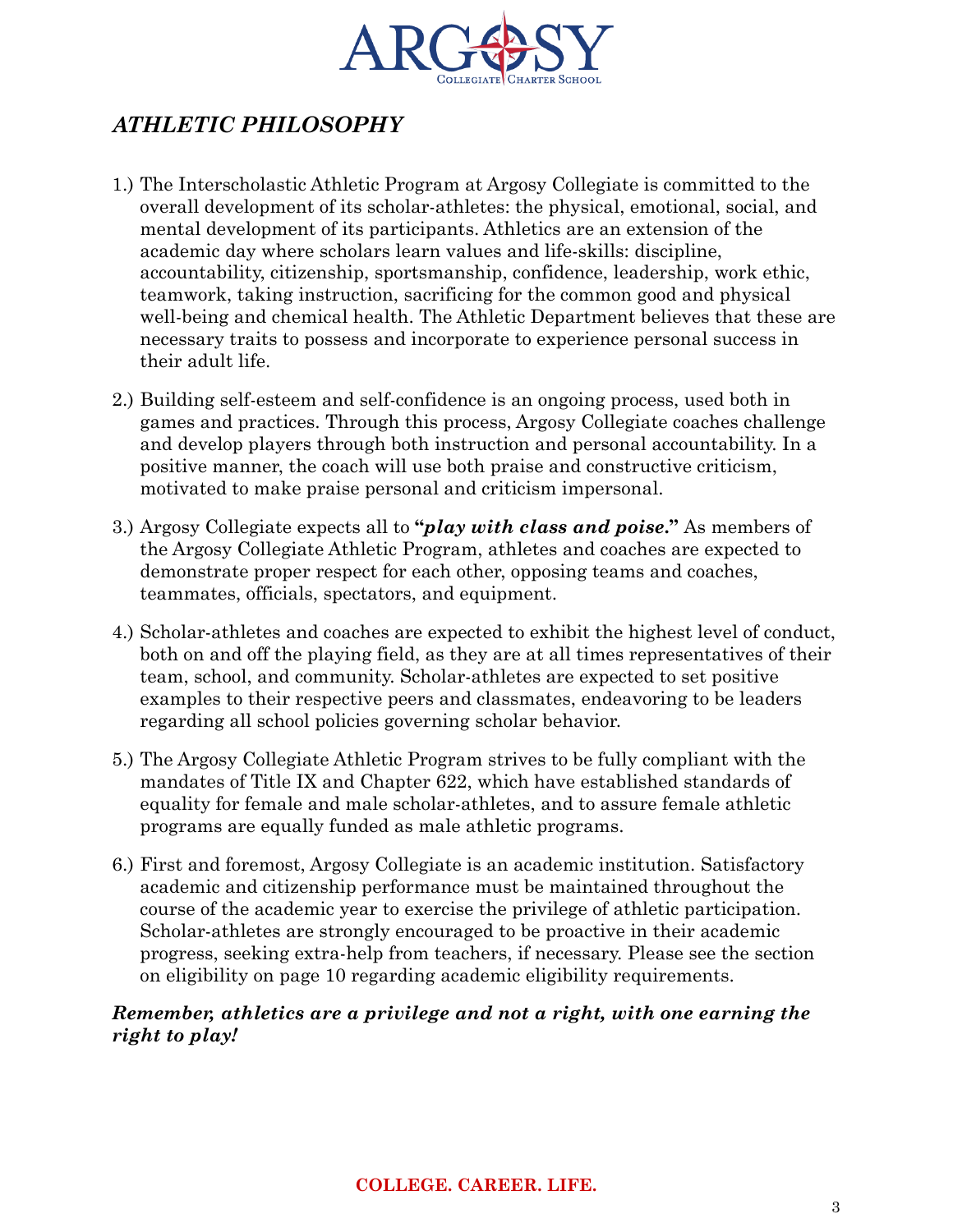

# *REQUIREMENTS NECESSARY FOR ATHLETIC PARTICIPATION*

#### **Pre-Tryout Requirements:**

A scholar must be declared eligible by the Athletic Director according to the standards listed in this section before a scholar-athlete is allowed to try out for a team.

#### **1. Physical Examination/Form**

All scholars must pass a physical examination within 13 months of the start of each season. Physical examinations must be performed by a duly registered physician, physician's assistant, or nurse practitioner. Proof of a valid physical exam must be submitted to the school nurse prior to the start of the respective athletic season. Physicals expire 13 months from the date last performed.

#### **2. Medical Authorization & Emergency Treatment Form**

Parents/guardians must give authorization for scholar-athletes to be evaluated or treated by a duly licensed physician or hospital facility, and to be transported by medical staff, in case of illness or injury. The form allows the parent/guardian to provide emergency contact information, medical history to illnesses or physical conditions, and insurance information. Every coach will carry copies of forms for each individual on the team, to take with them for all away games in case of emergency.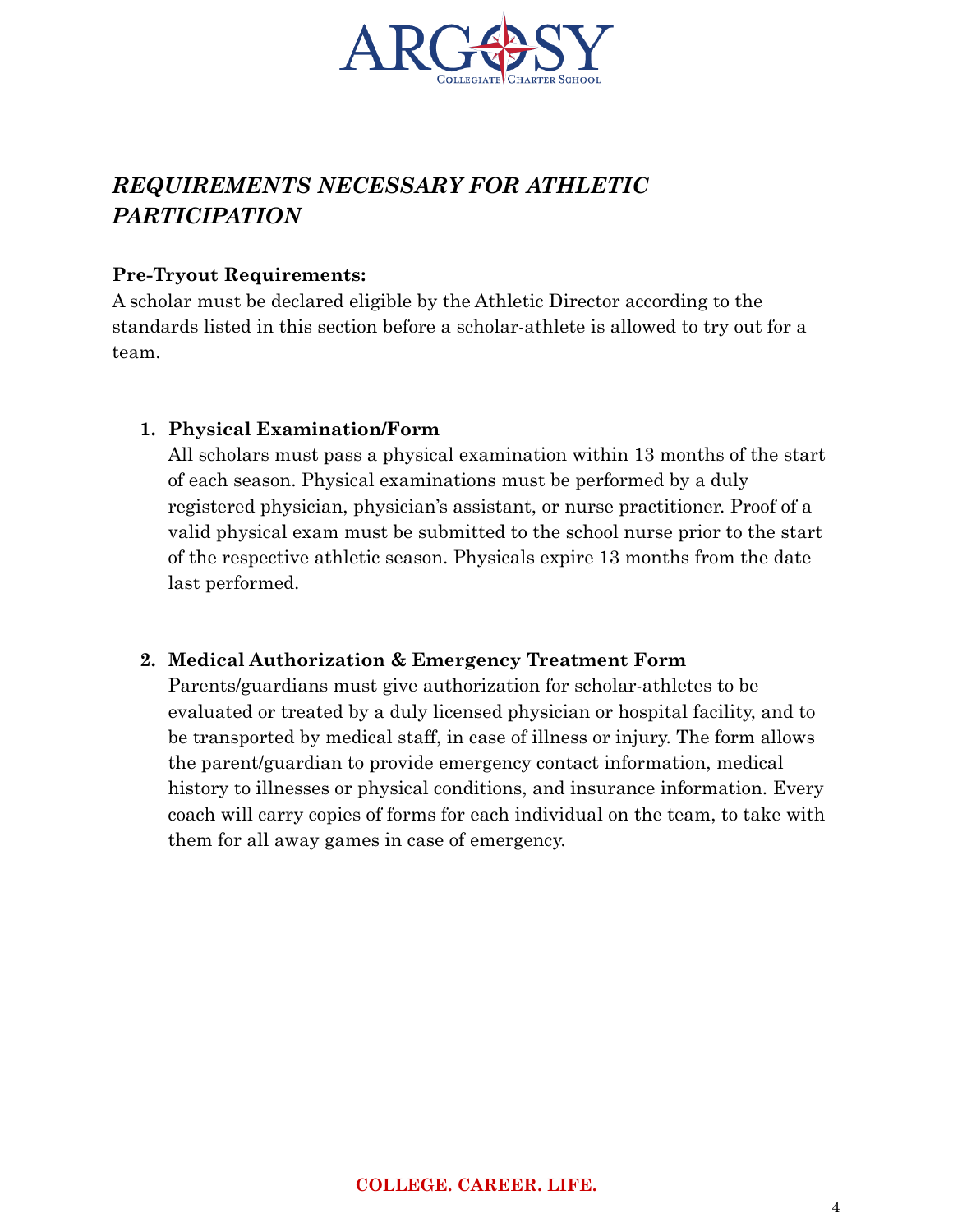

# *CONCUSSION POLICY*

#### **Concussion Law (Chapter 166 of the Acts of 2010)**

- Requires athletes and their parents or guardians to inform their coaches, trainer, and administration about prior head injuries at the beginning of the season.
- If a scholar-athlete becomes unconscious or suffers a known or suspected concussion during a game or practice, the law mandates removing the scholar-athlete from play or practice, and requires written certification from a licensed medical professional stating the individual is symptom-free and can "return to play."
- The law prohibits coaches, trainers, and others from encouraging or permitting a scholar-athlete to use sports equipment as a weapon or to engage in sports techniques that unreasonably endanger the health and safety of him/her or other players, *i.e.* helmet to helmet hits.
- The law makes sure that all schools, scholar-athletes and their parents, coaches, school nurses and physicians learn about the consequences of head injuries and concussions through training programs and written materials.

### *EDUCATION*

- Both, parent or guardian, must read the Center for Disease and Control's Concussion Fact Sheet for Parents before they authorize their son or daughter to play their respective sport.
- All Scholar-Athletes before must read the Center for Disease and Control's Concussion Fact Sheet for Scholar-Athletes before they register to play.
- Online education courses are offered through, *NFHS Concussion In Sports-What You Need to Know,* **[www.nfhs.com.](http://www.nfhs.com)**
- All coaches will take the online ConcussionCourse, offered through the National Federation of High Schools; the course is available via [www.nfhslearn.org.](http://www.nfhslearn.org)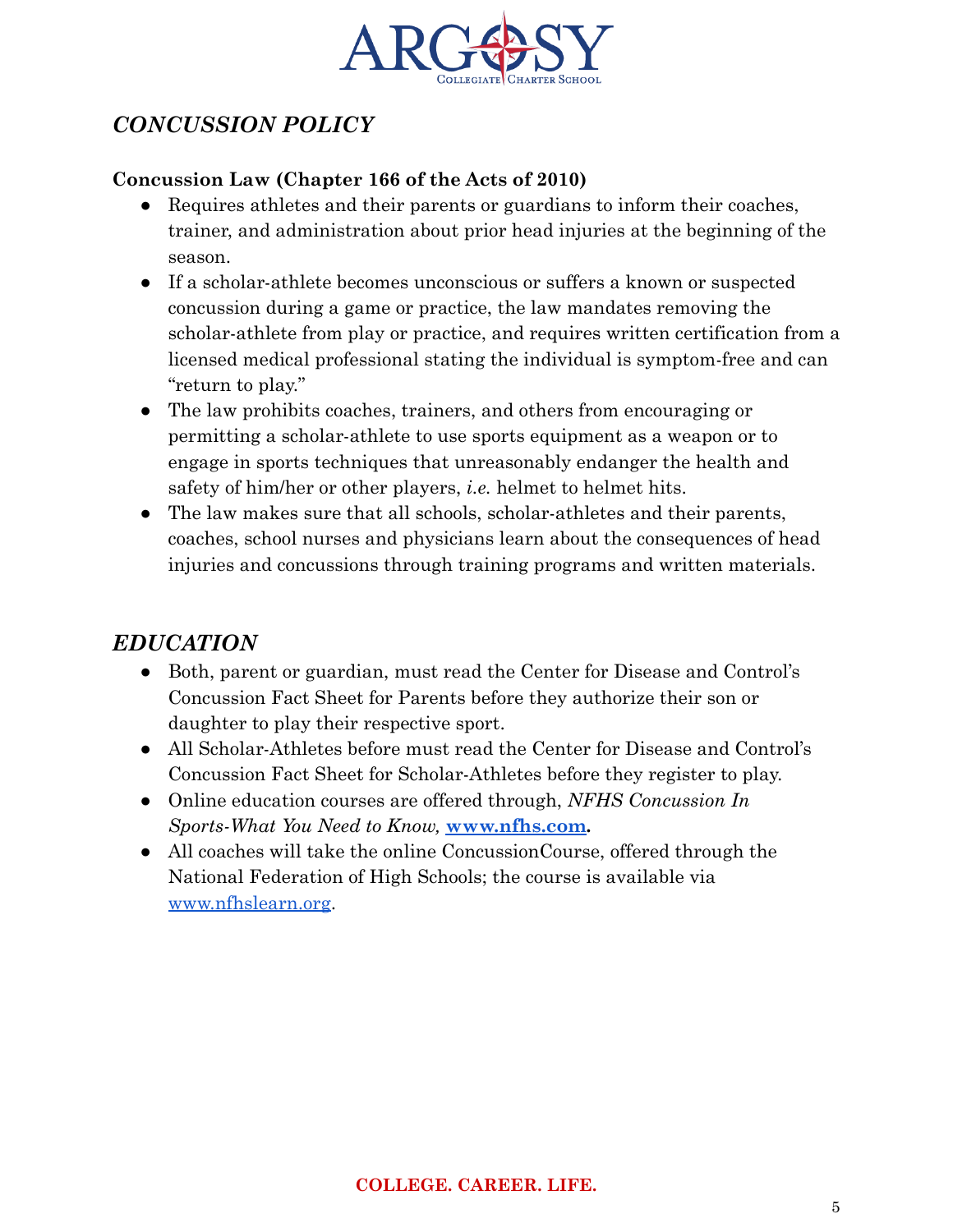

# *PARTICIPATION AND TRYOUTS*

Scholars tryout voluntarily and for some programs there is a chance of not making the team. It is the judgment of the coaches which dictates the selection and number of participants for teams. That number is based on several factors; including the nature of the sport, availability of time and facility, an exceptionally large number of scholars trying out for a sport, or safety factors. Scholars are selected for an individual team based on:

- Current academic standing
- Athletic ability (as it relates to a specific sport/activity)
- Attendance and participation during tryouts
- Conduct during tryouts

Cutting scholars is a difficult process, and all coaches realize that sensitivity and communication are essential.

All scholars are given fair and ample opportunity to demonstrate their abilities during pre-season tryouts. During the tryout period the coach will provide an explanation of his or her expectations. It is the scholar's responsibility to demonstrate if he/she can meet those expectations. Scholars who do not make the team will be informed as to the reasons by the coach. If a scholar is cut from a team, they are encouraged to try out for another team if there is space and if final cuts have not been made. After tryouts begin, no athlete may voluntarily leave a team and try out for another without the consent of both coaches and the Athletic Director.

#### **Commitment to the Team**

Once selected to a team, Argosy Collegiate scholar-athletes are expected to attend all team sessions, including practices and games. Weekend practices or games vary by sport and should be expected. Captains' practices will sometimes be held at the discretion of the head coach and will be led by team captains.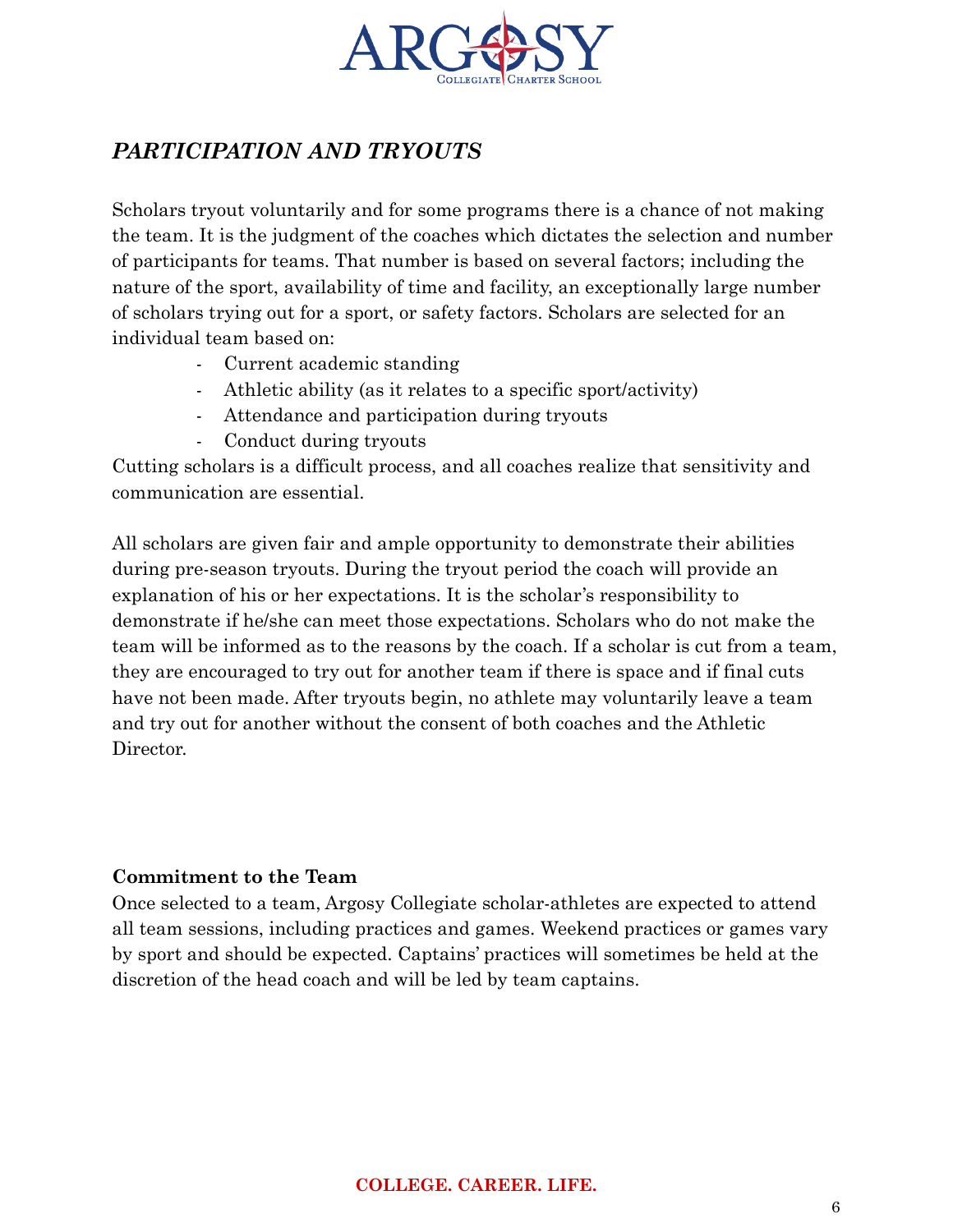

#### **Playing Time**

Perhaps the most emotional part of a scholar-athlete's involvement in school athletics, centers around playing time. Factors such as practice attendance, attitude, "coachability", commitment and athletic skill enter into the decision making process of a coach. A coach has a responsibility to make personnel decisions that are in the best interest of the team. Thus, a coach will decide which athletes should start a contest, what position, and how long each athlete should play. Coaches will inform an individual of their playing status for a game, and what their overall standing is on the team. A player should also be encouraged to be proactive in communicating with the coach concerning his/her team role and seek feedback as to opportunities for increasing playing time. Communication should be proactive from both sides, with it being conducted during practice or school hours, not on social media networking sites.

#### **Team Captains**

It's a coaching decision or program philosophy as to how team captains are selected. Team captains are expected to be model scholars, both on and off the playing field by exhibiting the characteristics that a coach would want all of their players to demonstrate. They may be elected by the team or appointed by the coach prior to the first regularly scheduled contest. Captains may also be elected or appointed on a game by game basis. It is expected that team captains be leaders of their team and should be ready to assume duties as outlined by their coach. Captains are expected to communicate with the coach, team and Athletic Director in the event of any problems that may affect the team or its members. Captains may be asked to meet with the Athletic Director during the school year to discuss the Athletic Program. Captains of teams may be relieved of their position for violation of team, athletic department, or school rules.

#### **Equipment**

Scholars are responsible for all equipment that is issued to them. Scholars must return equipment at the end of each season. If equipment is not returned, a letter will be sent home reminding parents and scholar-athletes of equipment that is owed to the school. If the equipment is lost or misplaced, the equipment must be paid for. If payment in full of lost or misplaced equipment is not received by Argosy Collegiate the following consequences will result:

• Seniors will not be able to receive their caps and gowns for graduation;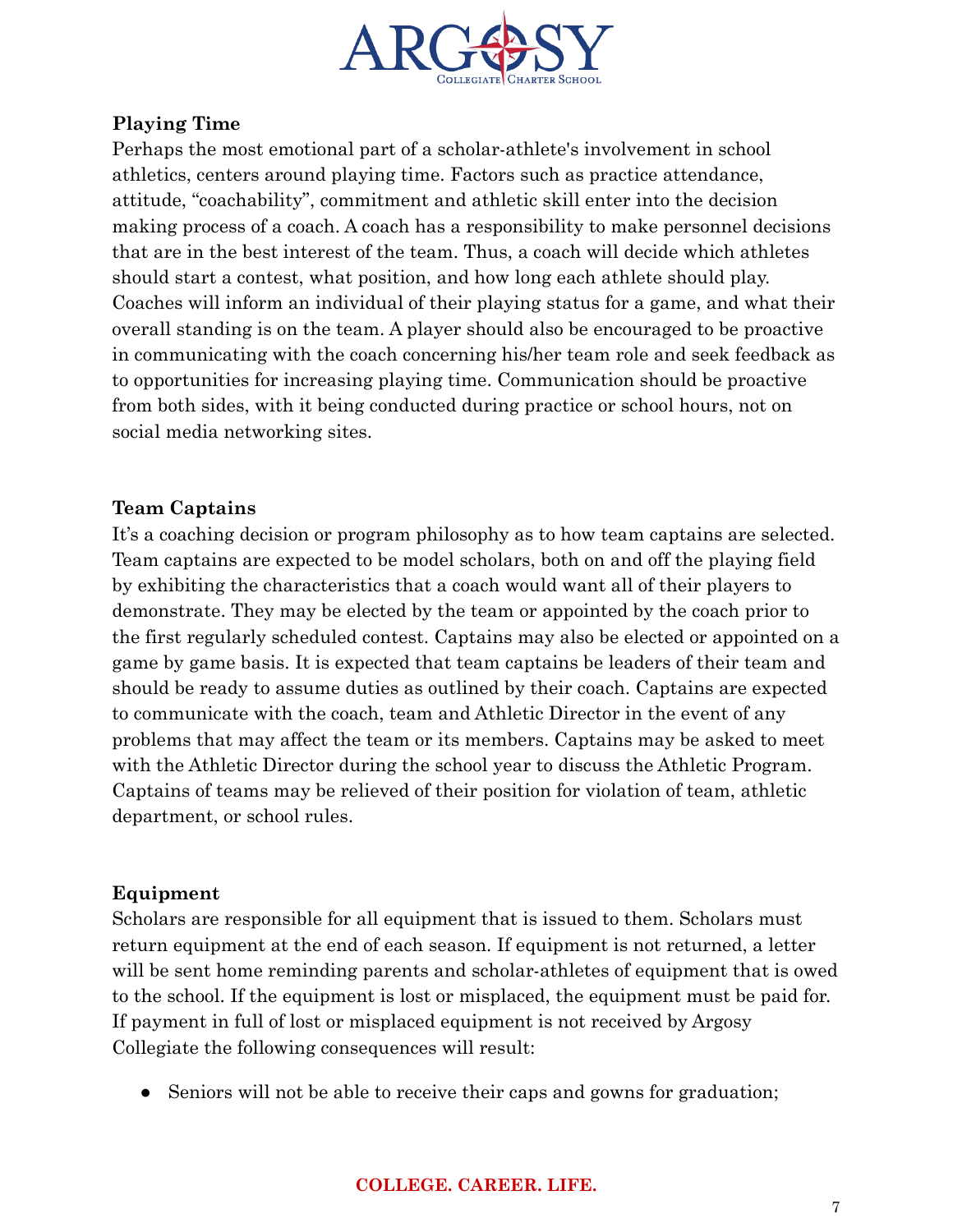

• Scholars in grades 9-11 will not receive equipment for their next sport season and will be unable to receive their caps and gowns for graduation until past due fees are settled.

# *PARENT/GUARDIAN COMMUNICATION GUIDE*

The following section is designed for parents and guardians of athletes participating in the Argosy Collegiate Athletic Program. Parents/Guardians have a right to understand what expectations are placed on your child when they join the Argosy Collegiate athletics program. This begins with clear communication from the coach of your child's program.

#### **Communication You Should Expect from Your Child's Coach**

- Philosophy of the coach
- Expectations the coach has for your child as well as all the players on the squad
- Locations and times of all practices and contests

#### **Communication Coaches Expect from Parents**

- Concerns expressed directly to the coach
- Notifications of any schedule conflicts, well in advance
- Specific concerns with regard to a coach's philosophy and/or expectations

As your child becomes involved in the athletic programs at Argosy Collegiate, they will experience some of the most rewarding moments of their life. It is important to understand that there also may be times when things do not go the way you or your child wishes. At these times, discussion with the coach is encouraged. If necessary, concerns may also be brought up to the school's Athletic Director.

#### **Appropriate Concerns to Discuss with Coaches**

- The treatment of your child, mentally and physically
- Ways to help your child improve
- Concerns about your child's behavior

Coaches make judgement decisions based on what they believe to be the best for all scholar-athletes involved. As you have seen from the list above, certain things can and should be discussed with your child's coach. Other things, such as those that follow, must be left to the discretion of the coach.

#### **COLLEGE. CAREER. LIFE.**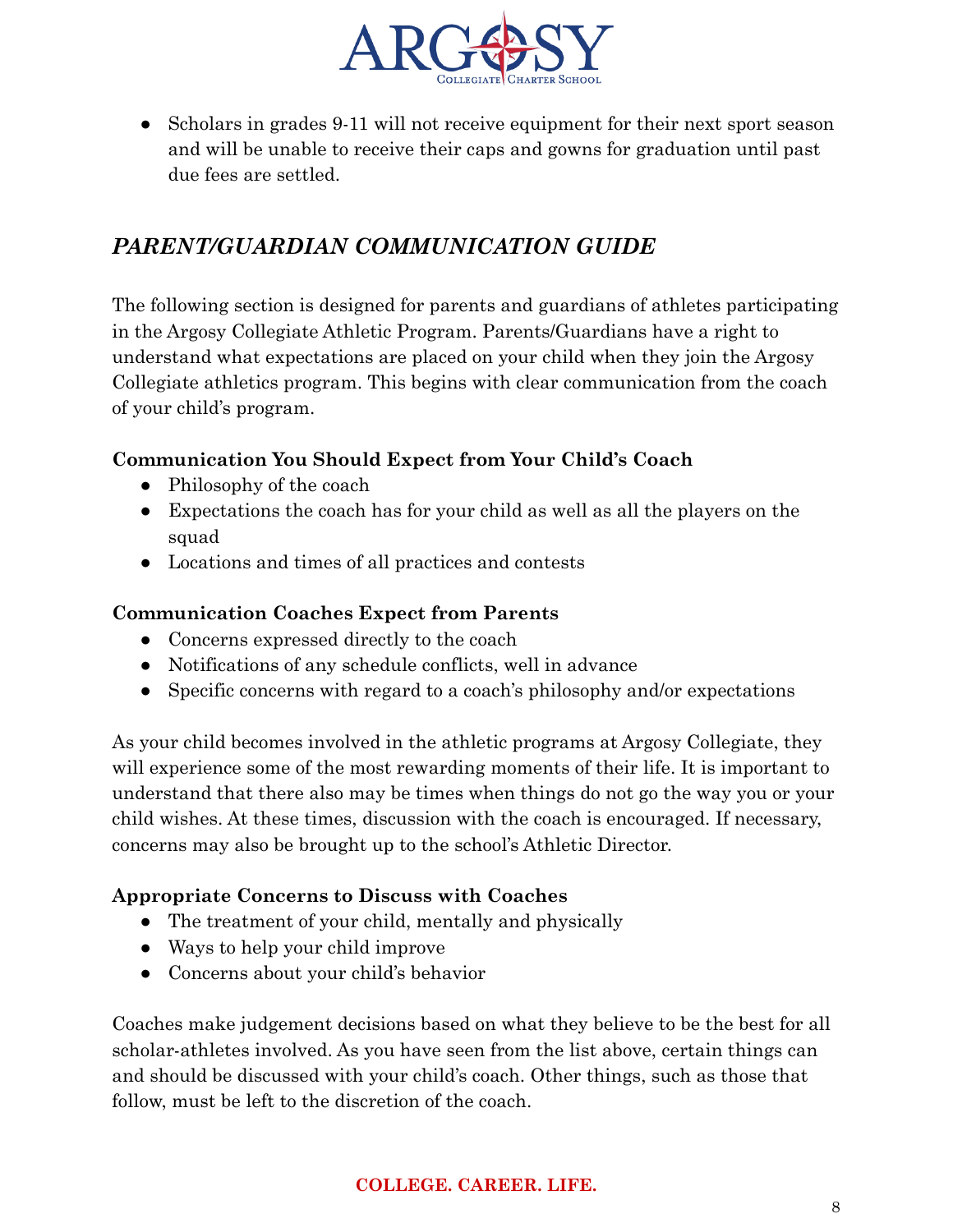

#### **Issues that are not appropriate to discuss with Coaches**

- Playing time
- Team strategy
- Play calling
- Other scholar-athletes

There are situations that may require a conference between the coach, athlete, and the parent. These are to be encouraged. It is important that both parties involved have a clear understanding of the other's position. When these conferences are necessary, the following procedure should be followed to help promote a resolution to the issue of concern.

#### **If you have a concern to discuss with a coach, the following procedures should be used:**

- Scholar-athletes should first discuss concerns directly with the coach
- If parents/guardians still have concerns, they should contact the coach to make an appointment.
- **● DO NOT confront a coach before, during, or after a practice or game. These can be emotional times for both the parent and the coach. Meetings of this nature do not promote resolutions.**
- If the conversation/meeting did not provide a satisfactory resolution, call and set up an appointment with the Athletic Director to discuss the situation with the coach.
- Never hesitate to follow the above procedures to make your concerns known.

#### **Retribution**

Scholars and parents must be confident that the voicing of an opinion or a concern, using the proper forum and method, is not only free from penalty or retribution, but also is strongly encouraged. The Athletic Director and coaches are committed to ensuring that after a scholar-athlete or parent raises an issue or concern, there shall be no "retribution" in any form within the Athletic Department at Argosy Collegiate. If at any time, a scholar or his/her parent suspects that some form of retribution is surfacing as a result of the voicing of a concern, opinion, or issue, using the proper forum and method, he or she should contact the Athletic Director immediately.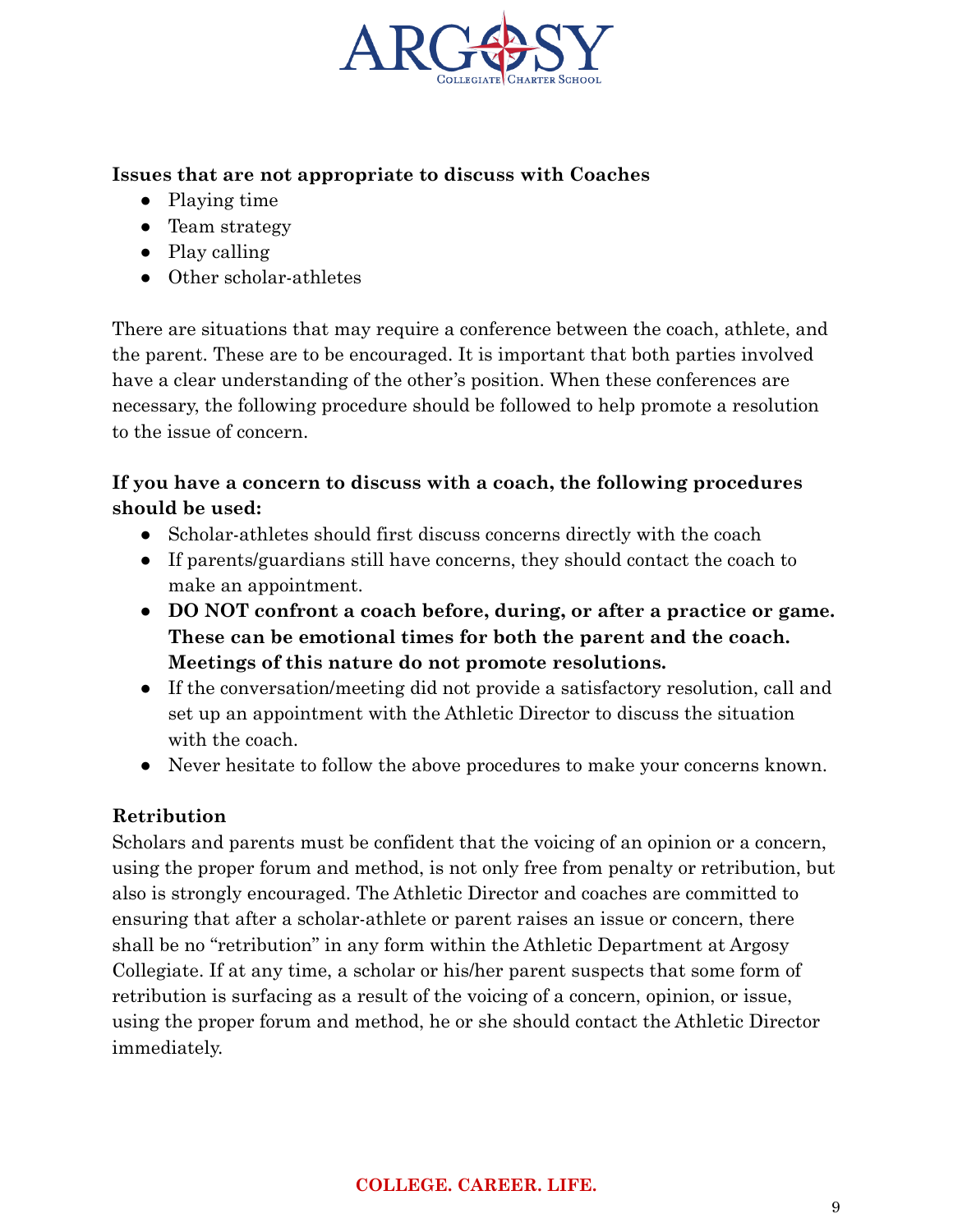

# *MCSAO RULES AND REGULATIONS*

All Argosy Collegiate athletic teams will follow the rules set down in the current MCSAO (Massachusetts Charter School Athletic Organization) Handbook, which is available on the MCSAO website at: **[www.mcsao.org](http://www.mcsao.org).** The entire handbook is also available in the athletic office. Scholar-athletes are responsible for adhering to all MCSAO rules and regulations. Below are some key rules:

#### **Eligibility**

- **Transfer Students** any student who transfers from one MCSAO member high school to another will be ineligible to participate in any interscholastic athletic program in which that student participated in the previous school year for a period of one (1) year.
- **Academics** participants must have a passing grade of a 60 or 2.3 in each subject in accordance with the academic guidelines set forth by their school.
	- All new high school member schools or current schools that have updated their policies are required to submit their school's Academic Policy to the league office by September 15, current to the upcoming school year and that this policy remains in effect and be adhered to for the entirety of that calendar year.
- **Argosy Collegiate maintains an academic eligibility requirement of all scholar-athletes to be passing all of their current classes at the time of bi-weekly grade checks. If a scholar-athlete is not deemed eligible for that time period, they will be enrolled in after-school tutoring until they meet the requirements satisfactory to their teachers and coaches. They will not be eligible for practices and/or official matches until they fulfill their duty as a scholar first and are academically eligible to return to play.**
	- Any participant who is currently receiving special education services under General Laws Chapter 766 and who has an Individualized Education Program (IEP) can be declared eligible if all of their academic requirements satisfactorily meets the special education director's approval.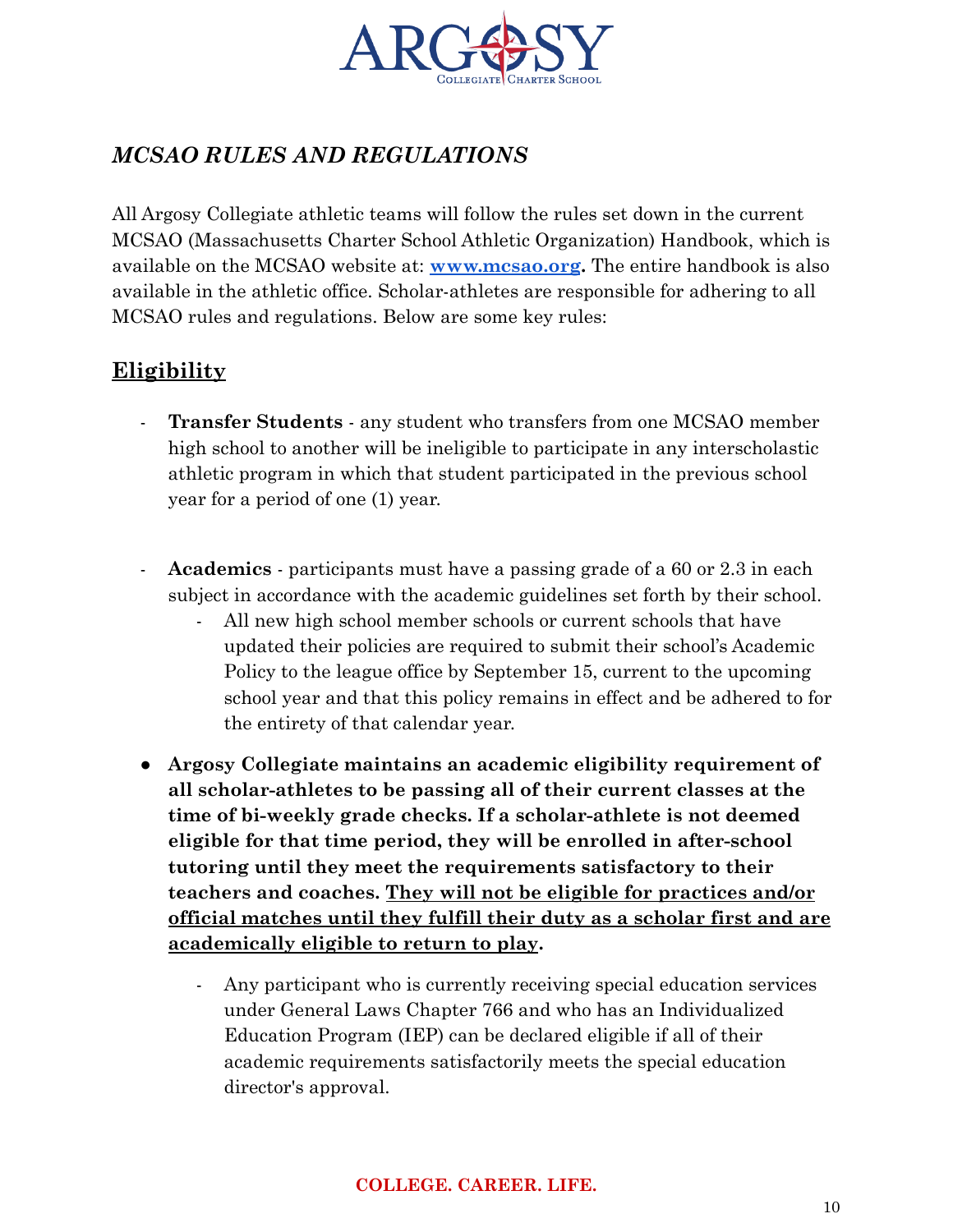

- **Injuries** If any injury or illness occurs during the season which requires medical attention beyond basic first aid practices, the participant must submit written approval from the attending physician to the Administrative Team or Athletic Director prior to returning to athletic participation.
- **Student Handbook** all participants, first and foremost, are subject to the rules and regulations governing student behavior as cited in the Member School's student handbook. Violations of school rules resulting in suspension (in/out of school) from school will automatically preclude that participant's involvement in MCSAO contests until they have been officially readmitted to school.
- Attendance students should not be allowed to participate in any MCSAO contest on the same day they are absent from school unless the absence has been approved in advance by an Administrative Team member. Participants must be in attendance for at least 57% of the school day in order to be eligible to participate.
- **Alcohol/Tobacco/Drugs** during the course of the season, participants are prohibited from using, consuming, possessing, purchasing, giving away or being in the presence of any beverage containing alcohol. Participants are also prohibited from using tobacco products, marijuana, non-prescription steroids or controlled substances.
	- Penalties incurred should be (1) in strict accordance with the school's student handbook and (2) will be determined on a case-by-case basis by the MCSAO Board of Directors.
- **Steroid Use** the use of non-prescription steroids or other associated growth enhancement products is strictly prohibited. The MCSAO will take a proactive approach in educating participants about the harmful short and long term effects of steroid use.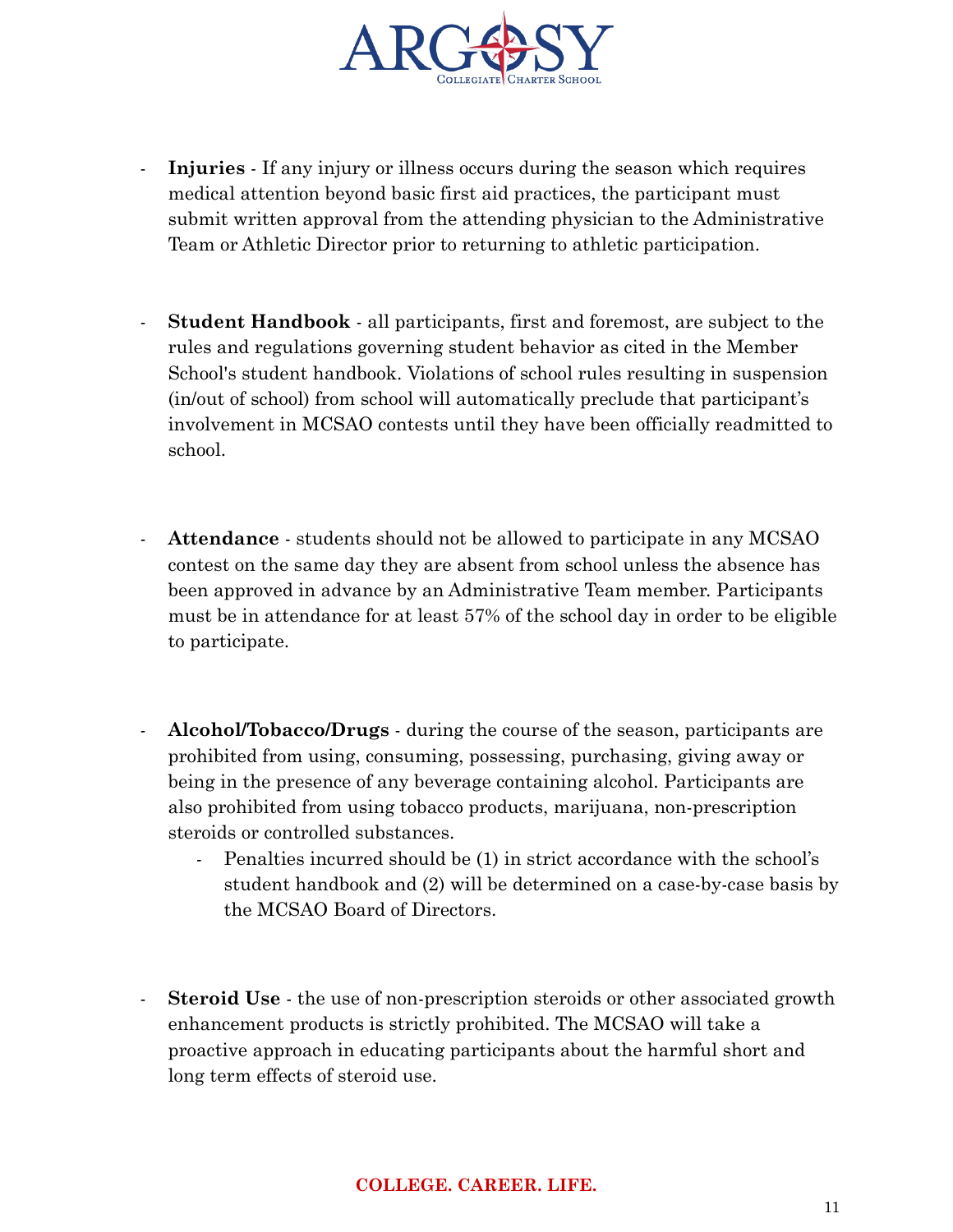

- **Amateur Status** - all participants must be of amateur status. An amateur is defined as an athlete/participant who competes for the intrinsic value of the game and at no time, under any circumstances, accepts money or compensation of any kind, for their efforts involving the activity in question.

#### **Sportsmanship / Conduct**

All participants, coaches, spectators and anyone associated with or involved in a MCSAO event are required to display, at all times, the characteristics associated with **"**good sportsmanship**"**. Sportsmanship is the ability to treat everyone involved in an athletic contest with fairness, generosity, respect and courtesy regardless of the outcome of a game.

- **Taunting/Trash Talk** any action or comment that is used to demean, bait or embarrass/humiliate others is strictly prohibited. Game officials are to treat any form of taunting as a flagrant unsportsmanlike foul and immediately disqualify the offender(s). The offender(s) are required to leave the contest area immediately and are not allowed to return.
- **Threats of Physical Bodily Harm** any participant, coach or spectator who willfully threatens physical bodily harm to anyone associated with a MCSAO contest/event(including spectators) before, during or after said event, must be immediately removed from the game site and will be suspended until further notice by the MCSAO Board of Directors until a hearing can be scheduled and conducted. The offender(s) future participation in the MCSAO will be determined at that time.
- **Physical Altercations** any participant, coach or spectator who willfully attempts to injure anyone associated with a MCSAO contest/event (including spectators) before, during or after said event, must be removed from the game site immediately and will be suspended until further notice by the MCSAO Board of Directors until a hearing can be scheduled and conducted. The offender(s) future participation in the MCSAO will be determined at that time.